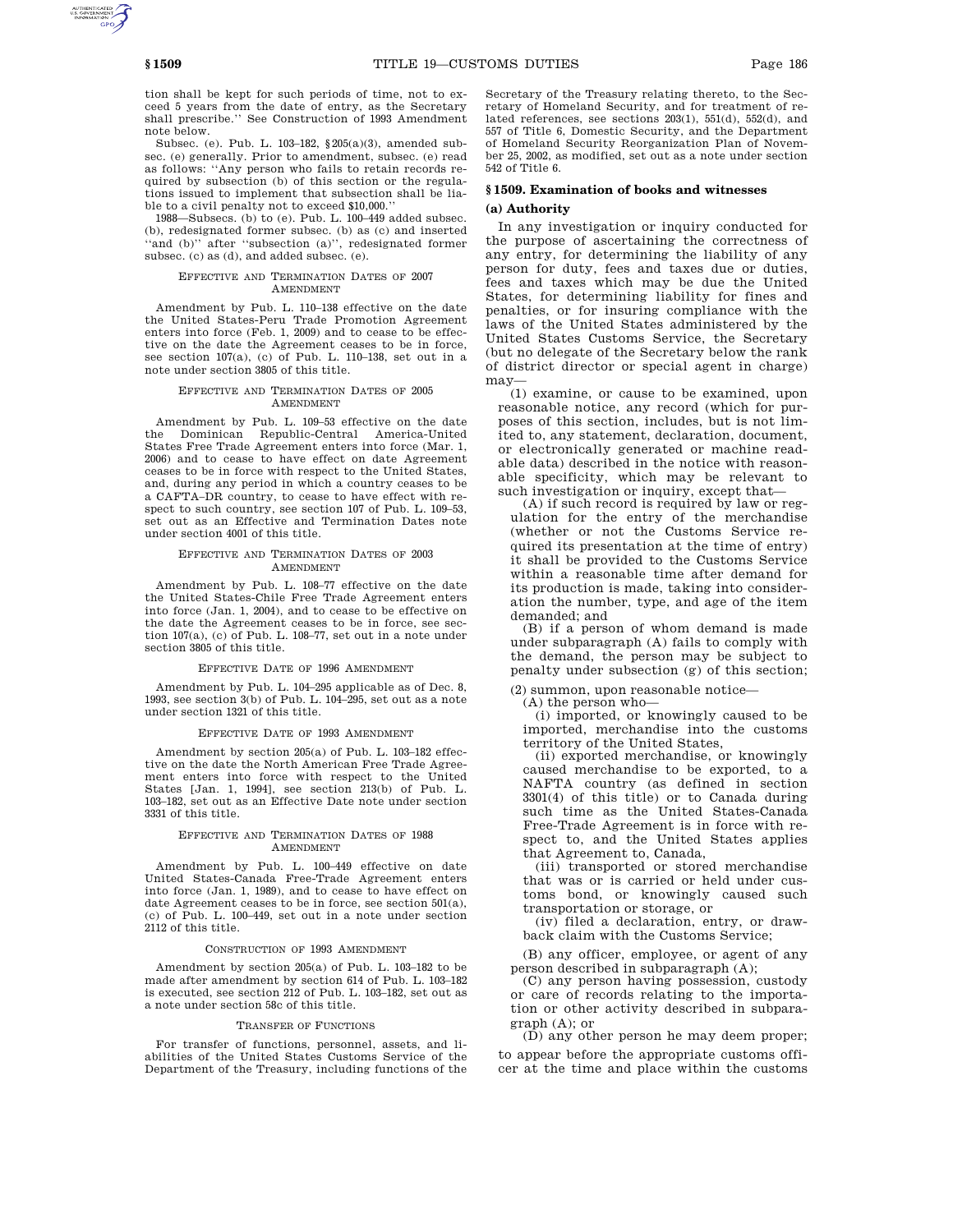territory of the United States specified in the summons (except that no witness may be required to appear at any place more than one hundred miles distant from the place where he was served with the summons), to produce records, as defined in subsection  $(d)(1)(A)$  of this section, and to give such testimony, under oath, as may be relevant to such investigation or inquiry; and

(3) take, or cause to be taken, such testimony of the person concerned, under oath, as may be relevant to such investigation or inquiry.

## **(b) Regulatory audit procedures**

(1) In conducting a regulatory audit under this section (which does not include a quantity verification for a customs bonded warehouse or general purpose foreign trade zone), the Customs Service auditor shall provide the person being audited, in advance of the audit, with a reasonable estimate of the time to be required for the audit. If in the course of an audit it becomes apparent that additional time will be required, the Customs Service auditor shall immediately provide a further estimate of such additional time.

(2) Before commencing an audit, the Customs Service auditor shall inform the party to be audited of his right to an entry conference at which time the purpose will be explained and an estimated termination date set. Upon completion of on-site audit activities, the Customs Service auditor shall schedule a closing conference to explain the preliminary results of the audit.

(3) Except as provided in paragraph (5), if the estimated or actual termination date for an audit passes without the Customs Service auditor providing a closing conference to explain the results of the audit, the person being audited may petition in writing for such a conference to the officer designated pursuant to regulations, who, upon receipt of such a request, shall provide for such a conference to be held within 15 days after the date of receipt.

(4) Except as provided in paragraph (5), the Customs Service auditor shall complete the formal written audit report within 90 days following the closing conference unless the officer designated pursuant to regulations provides written notice to the person being audited of the reason for any delay and the anticipated completion date. After application of any exemption contained in section 552 of title 5, a copy of the formal written audit report shall be sent to the person audited no later than 30 days following completion of the report.

(5) Paragraphs (3) and (4) shall not apply after the Customs Service commences a formal investigation with respect to the issue involved.

 $(6)(A)$  If during the course of any audit concluded under this subsection, the Customs Service identifies overpayments of duties or fees or over-declarations of quantities or values that are within the time period and scope of the audit that the Customs Service has defined, then in calculating the loss of revenue or monetary penalties under section 1592 of this title, the Customs Service shall treat the overpayments or over-declarations on finally liquidated entries as an offset to any underpayments or underdeclarations also identified on finally liquidated entries, if such overpayments or overdeclarations were not made by the person being audited for the purpose of violating any provision of law.

(B) Nothing in this paragraph shall be construed to authorize a refund not otherwise authorized under section 1520 of this title.

## **(c) Service of summons**

A summons issued pursuant to this section may be served by any person designated in the summons to serve it. Service upon a natural person may be made by personal delivery of the summons to him. Service may be made upon a domestic or foreign corporation or upon a partnership or other unincorporated association which is subject to suit under a common name, by delivering the summons to an officer, or managing or general agent, or to any other agent authorized by appointment or by law to receive service of process. The certificate of service signed by the person serving the summons is prima facie evidence of the facts it states on the hearing of an application for the enforcement of the summons. When the summons requires the production of records, such records shall be described in the summons with reasonable specificity.

## **(d) Special procedures for third-party summonses**

(1) For purposes of this subsection—

(A) The term ''records'' includes those—

(i) required to be kept under section 1508 of this title; or

(ii) regarding which there is probable cause to believe that they pertain to merchandise the importation of which into the United States is prohibited.

(B) The term ''summons'' means any summons issued under subsection (a) of this section which requires the production of records or the giving of testimony relating to records. Such term does not mean any summons issued to aid in the collection of the liability of any person against whom an assessment has been made or judgment rendered.

(C) The term ''third-party recordkeeper'' means—

(i) any customhouse broker, unless such customhouse broker is the importer of record on an entry;

(ii) any attorney; and

(iii) any accountant.

 $(2)$  If-

(A) any summons is served on any person who is a third-party recordkeeper; and

(B) the summons requires the production of, or the giving of testimony relating to, any portion of records made or kept of the transactions described in section 1508 of this title of any person (other than the person summoned) who is identified in the description of the records contained in such summons;

then notice of such summons shall be given to any persons so identified within a reasonable time before the day fixed in the summons as the day upon which such records are to be examined or testimony given. Such notice shall be accom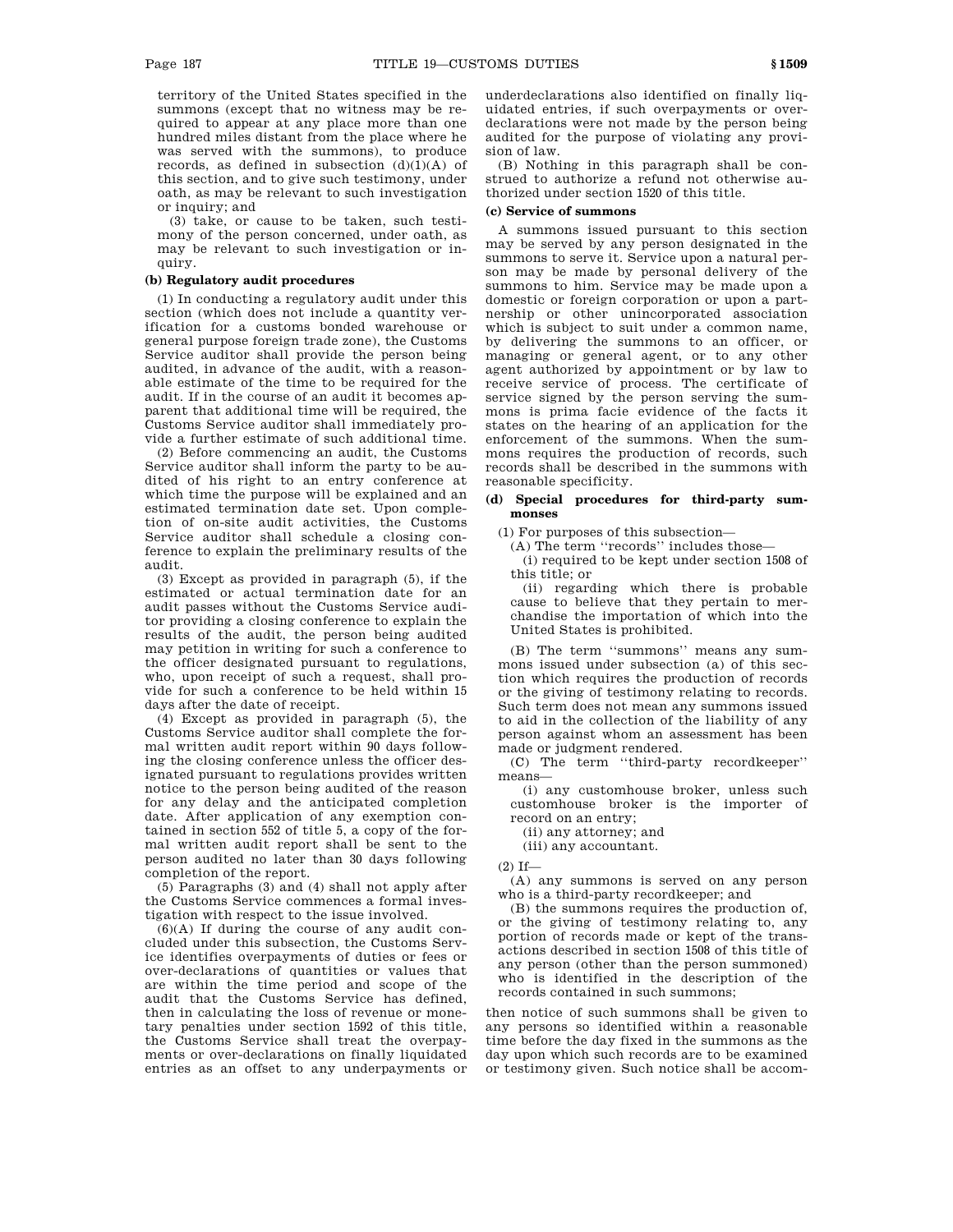panied by a copy of the summons which has been served and shall contain directions for staying compliance with the summons under paragraph (5)(B) of this subsection.

(3) Any notice required under paragraph (2) of this subsection shall be sufficient if such notice is served in the manner provided in subsection (b) of this section upon the person entitled to notice, or is mailed by certified or registered mail to the last known address of such person.

(4) Paragraph (2) of this subsection shall not apply to any summons—

(A) served on the person with respect to whose liability for duties, fees, or taxes the summons is issued, or any officer or employee of such person; or

(B) to determine whether or not records of the transactions described in section 1508 of this title of an identified person have been made or kept.

(5) Notwithstanding any other law or rule of law, any person who is entitled to notice of a summons under paragraph (2) of this subsection shall have the right—

(A) to intervene in any proceeding with respect to the enforcement of such summons under section 1510 of this title; and

(B) to stay compliance with the summons if, not later than the day before the day fixed in the summons as the day upon which the records are to be examined or testimony given—

(i) notice in writing is given to the person summoned not to comply with the summons; and

(ii) a copy of such notice not to comply with the summons is mailed by registered or certified mail to such person and to such office as the Secretary may direct in the notice referred to in paragraph (2) of this subsection.

(6) No examination of any records required to be produced under a summons as to which notice is required under paragraph (2) of this subsection may be made—

(A) before the expiration of the period allowed for the notice not to comply under paragraph (5)(B) of this subsection, or

(B) if the requirements of such paragraph (5)(B) have been met, except in accordance with an order issued by a court of competent jurisdiction authorizing examination of such records or with the consent of the person staying compliance.

(7) The provisions of paragraphs (2) and (5) of this subsection shall not apply with respect to any summons if, upon petition by the Secretary, the court determines, on the basis of the facts and circumstances alleged, that there is reasonable cause to believe the giving of notice may lead to attempts to conceal, destroy, or alter records relevant to the examination, to prevent the communication of information from other persons through intimidation, bribery, or collusion, or to flee to avoid prosecution, testifying, or production of records.

## **(e) List of records and information**

The Customs Service shall identify and publish a list of the records or entry information that is required to be maintained and produced under subsection  $(a)(1)(A)$  of this section.

## **(f) Recordkeeping compliance program (1) In general**

After consultation with the importing community, the Customs Service shall by regulation establish a recordkeeping compliance program which the parties listed in section 1508(a) of this title may participate in after being certified by the Customs Service under paragraph (2). Participation in the recordkeeping compliance program by recordkeepers is voluntary. **(2) Certification**

A recordkeeper may be certified as a participant in the recordkeeping compliance program after meeting the general recordkeeping requirements established under the program or after negotiating an alternative program suited to the needs of the recordkeeper and the Customs Service. Certification requirements shall take into account the size and nature of the importing business and the volume of imports. In order to be certified, the recordkeeper must be able to demonstrate that it—

(A) understands the legal requirements for recordkeeping, including the nature of the records required to be maintained and produced and the time periods involved;

(B) has in place procedures to explain the recordkeeping requirements to those employees who are involved in the preparation, maintenance, and production of required records;

(C) has in place procedures regarding the preparation and maintenance of required records, and the production of such records to the Customs Service;

(D) has designated a dependable individual or individuals to be responsible for recordkeeping compliance under the program and whose duties include maintaining familiarity with the recordkeeping requirements of the Customs Service;

(E) has a record maintenance procedure approved by the Customs Service for original records, or, if approved by the Customs Service, for alternative records or recordkeeping formats other than the original records; and

(F) has procedures for notifying the Customs Service of occurrences of variances to, and violations of, the requirements of the recordkeeping compliance program or the negotiated alternative programs, and for taking corrective action when notified by the Customs Service of violations or problems regarding such program.

# **(g) Penalties**

## **(1) ''Information'' defined**

For purposes of this subsection, the term ''information'' means any record, statement, declaration, document, or electronically stored or transmitted information or data referred to in subsection  $(a)(1)(A)$  of this section.

# **(2) Effects of failure to comply with demand**

Except as provided in paragraph (4), if a person fails to comply with a lawful demand for information under subsection  $(a)(1)(A)$  of this section the following provisions apply:

(A) If the failure to comply is a result of the willful failure of the person to maintain,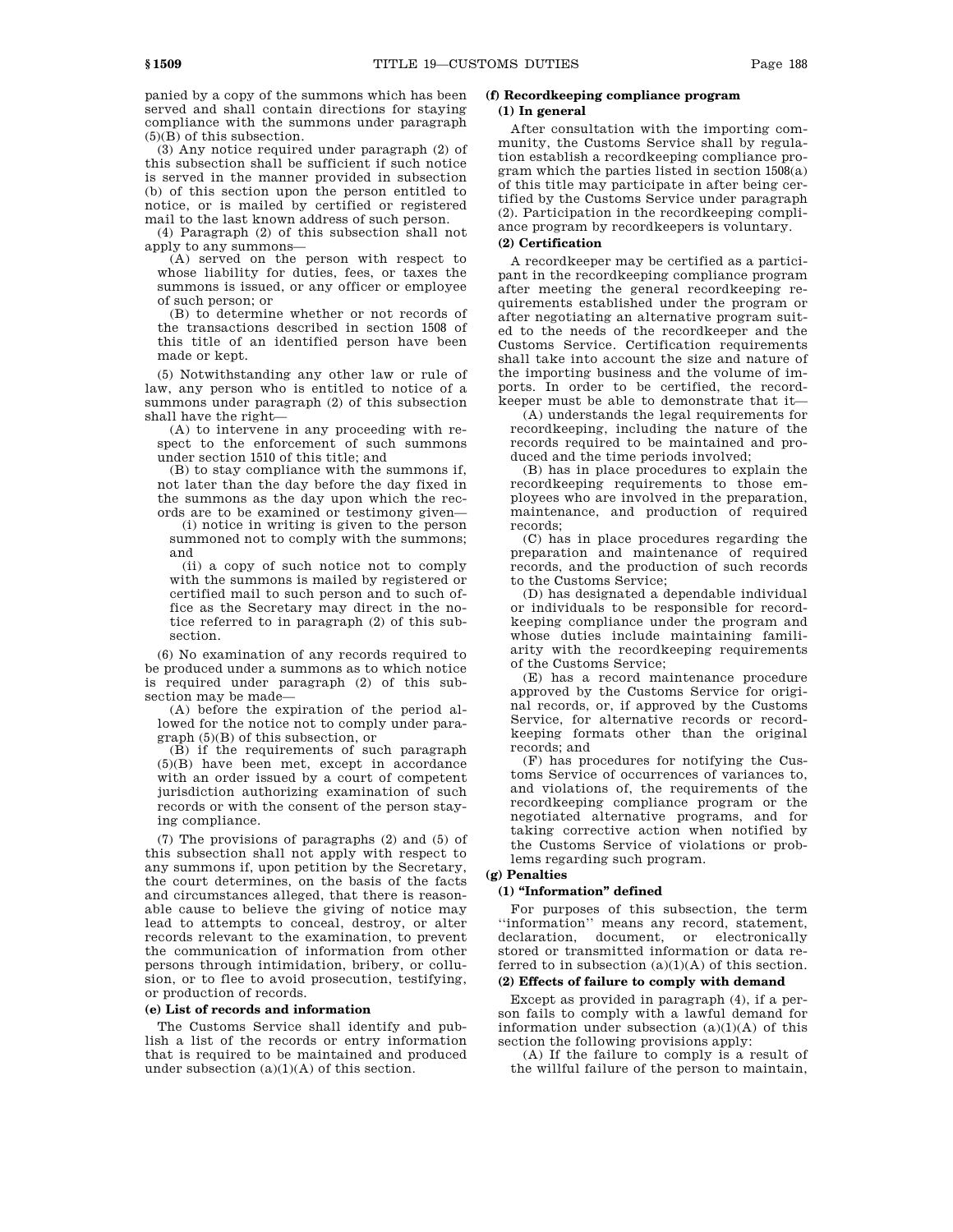store, or retrieve the demanded information, such person shall be subject to a penalty, for each release of merchandise, not to exceed \$100,000, or an amount equal to 75 percent of the appraised value of the merchandise, whichever amount is less.

(B) If the failure to comply is a result of the negligence of the person in maintaining, storing, or retrieving the demanded information, such person shall be subject to a penalty, for each release of merchandise, not to exceed \$10,000, or an amount equal to 40 percent of the appraised value of the merchandise, whichever amount is less.

(C) In addition to any penalty imposed under subparagraph (A) or (B) regarding demanded information, if such information related to the eligibility of merchandise for a column 1 special rate of duty under title I, the entry of such merchandise—

(i) if unliquidated, shall be liquidated at the applicable column 1 general rate of duty; or

(ii) if liquidated within the 2-year period preceding the date of the demand, shall be reliquidated, notwithstanding the time limitation in section 1514 or 1520 of this title, at the applicable column 1 general rate of duty;

except that any liquidation or reliquidation under clause (i) or (ii) shall be at the applicable column 2 rate of duty if the Customs Service demonstrates that the merchandise should be dutiable at such rate.

## **(3) Avoidance of penalty**

No penalty may be assessed under this subsection if the person can show—

(A) that the loss of the demanded information was the result of an act of God or other natural casualty or disaster beyond the fault of such person or an agent of the person;

(B) on the basis of other evidence satisfactory to the Customs Service, that the demand was substantially complied with; or

(C) the information demanded was presented to and retained by the Customs Service at the time of entry or submitted in response to an earlier demand.

## **(4) Penalties not exclusive**

Any penalty imposed under this subsection shall be in addition to any other penalty provided by law except for—

(A) a penalty imposed under section 1592 of this title for a material omission of the demanded information, or

(B) disciplinary action taken under section 1641 of this title.

#### **(5) Remission or mitigation**

A penalty imposed under this section may be remitted or mitigated under section 1618 of this title.

#### **(6) Customs summons**

Nothing in this subsection shall limit or preclude the Customs Service from issuing, or seeking the enforcement of, a customs summons.

## **(7) Alternatives to penalties**

**(A) In general**

When a recordkeeper who—

(i) has been certified as a participant in the recordkeeping compliance program under subsection (f) of this section; and

(ii) is generally in compliance with the appropriate procedures and requirements of the program;

does not produce a demanded record or information for a specific release or provide the information by acceptable alternative means, the Customs Service, in the absence of willfulness or repeated violations, shall issue a written notice of the violation to the recordkeeper in lieu of a monetary penalty. Repeated violations by the recordkeeper may result in the issuance of penalties and removal of certification under the program until corrective action, satisfactory to the Customs Service, is taken.

### **(B) Contents of notice**

A notice of violation issued under subparagraph (A) shall—

(i) state that the recordkeeper has violated the recordkeeping requirements;

(ii) indicate the record or information which was demanded; and

(iii) warn the recordkeeper that future failures to produce demanded records or information may result in the imposition of monetary penalties.

#### **(C) Response to notice**

Within a reasonable time after receiving written notice under subparagraph (A), the recordkeeper shall notify the Customs Service of the steps it has taken to prevent a recurrence of the violation.

#### **(D) Regulations**

The Secretary shall promulgate regulations to implement this paragraph. Such regulations may specify the time periods for compliance with a demand for information and provide guidelines which define repeated violations for purposes of this paragraph. Any penalty issued for a recordkeeping violation shall take into account the degree of compliance compared to the total number of importations, the nature of the demanded records and the recordkeeper's cooperation.

(June 17, 1930, ch. 497, title IV, §509, 46 Stat. 733; June 25, 1948, ch. 646, §26, 62 Stat. 990; Pub. L. 91–271, title III, §301(n), June 2, 1970, 84 Stat. 289; Pub. L. 95–410, title I, §105, Oct. 3, 1978, 92 Stat. 889; Pub. L. 99–570, title III, §3117, Oct. 27, 1986, 100 Stat. 3207–84; Pub. L. 103–182, title II, §205(b), title VI, §615, Dec. 8, 1993, 107 Stat. 2094, 2175; Pub. L. 104–295, §3(a)(1), (10), Oct. 11, 1996, 110 Stat. 3515, 3516; Pub. L. 107–210, div. A, title III, §382, Aug. 6, 2002, 116 Stat. 992.)

#### REFERENCES IN TEXT

Title I, referred to in subsec.  $(g)(2)(C)$ , means title I of act June 17, 1930, ch. 497, as amended, which contains the Harmonized Tariff Schedule of the United States and which is not set out in the Code. See notes preceding section 1202 of this title and Publication of Harmonized Tariff Schedule note set out under section 1202 of this title.

#### PRIOR PROVISIONS

Provisions substantially the same, in most respects, as those in this section, were contained in act Oct. 3,